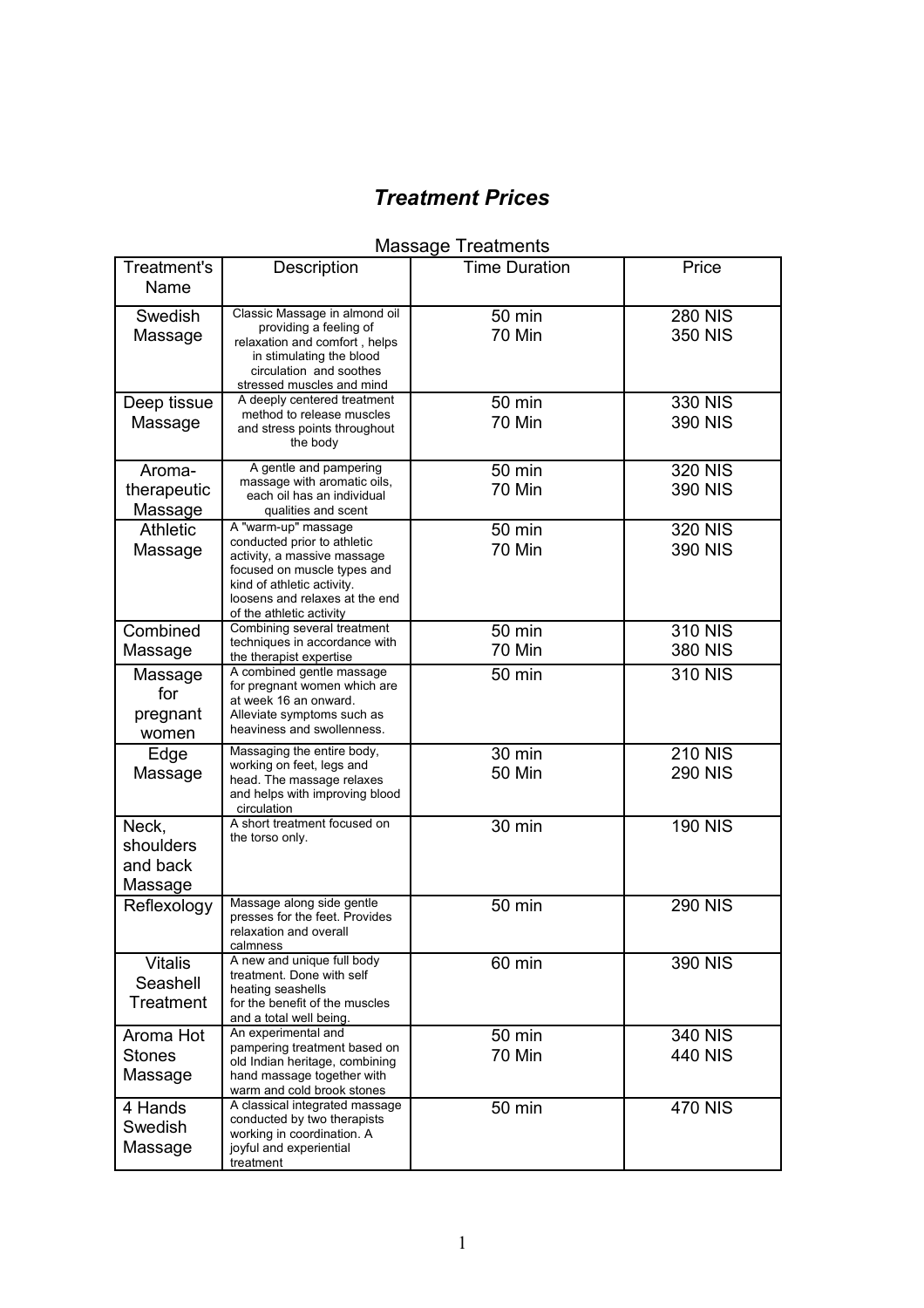### **From the Far East**

| Shiatsu             | An ancient far east tradition.<br>combining together physical and<br>energetic work, comprised of<br>presses throughout the body.<br>The treatment is conducted over<br>a mattress with light and<br>comfortable clothing. | 50 min           | 310 NIS            |
|---------------------|----------------------------------------------------------------------------------------------------------------------------------------------------------------------------------------------------------------------------|------------------|--------------------|
| Thai<br>Massage     | A method based on traditional<br>yoga principals, includes<br>stretching guides and pressing<br>throughout the body. The<br>treatment is conducted over a<br>mattress with light and<br>comfortable clothing.              | 50 min<br>70 Min | 330 NIS<br>390 NIS |
| 2 Hands<br>Ayurveda | An ancient Indian culture<br>divided into two phases:<br>anointing sesame oil and<br>libation of hot sesame oil on the                                                                                                     | 70 min           | 390 NIS            |
| 4 hands<br>Ayurveda | forehead.                                                                                                                                                                                                                  | 70 Min           | 540 NIS            |
| 2 Hands<br>Avianga  | An experiential treatment<br>inspired by the Indian torah,<br>anointing sesame oil throughout<br>the body, a part of the traditional                                                                                       | 50 min           | <b>290 NIS</b>     |
| 4 hands<br>Avianga  | Ayurveda                                                                                                                                                                                                                   |                  | 390 NIS            |
| Shirodhara          | Face and head message<br>inspired by the Ayurveda torah<br>conducted by pouring hot<br>sesame oil on the third eye.                                                                                                        | 30 min           | <b>190 NIS</b>     |

### **Energetic Treatments**

| Reiki | An energetic treatment for<br>balancing body and soul. A<br>treatment method which opens up | $50 \text{ min}$ | <b>280 NIS</b> |
|-------|---------------------------------------------------------------------------------------------|------------------|----------------|
|       | blockages and relaxes.                                                                      |                  |                |

## **Peeling and Mud treatments**

| Salt                         | Used for opening porousness,<br>removal of dead cells, rejuvenating<br>of cells and blood circulation.<br>Leaves the skin as soft as velvet.<br>feeling invigorated, renewal and<br>cleanliness                                            | 50 min | <b>270 NIS</b> |
|------------------------------|--------------------------------------------------------------------------------------------------------------------------------------------------------------------------------------------------------------------------------------------|--------|----------------|
| Dietetic<br>Peeling<br>Scrub | For opening porousness, for<br>removing dead cells, rejuvenating<br>cells and improving blood<br>circulation. Leaves the skin as soft<br>as velvet, feeling invigorated,<br>renewal and cleanliness. grapefruit<br>scented                 | 50 min | <b>270 NIS</b> |
| Relax<br>Peeling<br>Scrub    | For opening porousness, for<br>removing dead cells, rejuvenating<br>cells and improving blood<br>circulation. Leaves the skin as soft<br>as velvet, feeling invigorated,<br>renewal and cleanliness. Vanilla<br>lavender patchouli scented | 50 min | <b>270 NIS</b> |
| Sensual<br>Peeling<br>Scrub  | For opening porousness, for<br>removing dead cells, rejuvenating<br>cells and improving blood<br>circulation. Leaves the skin as soft<br>as velvet, feeling invigorated,<br>renewal and cleanliness. Vanilla<br>and Coconut scented        | 50 min | <b>270 NIS</b> |
| Cleansing                    | For opening porousness, for<br>removing dead cells, rejuvenating                                                                                                                                                                           | 50 min | <b>270 NIS</b> |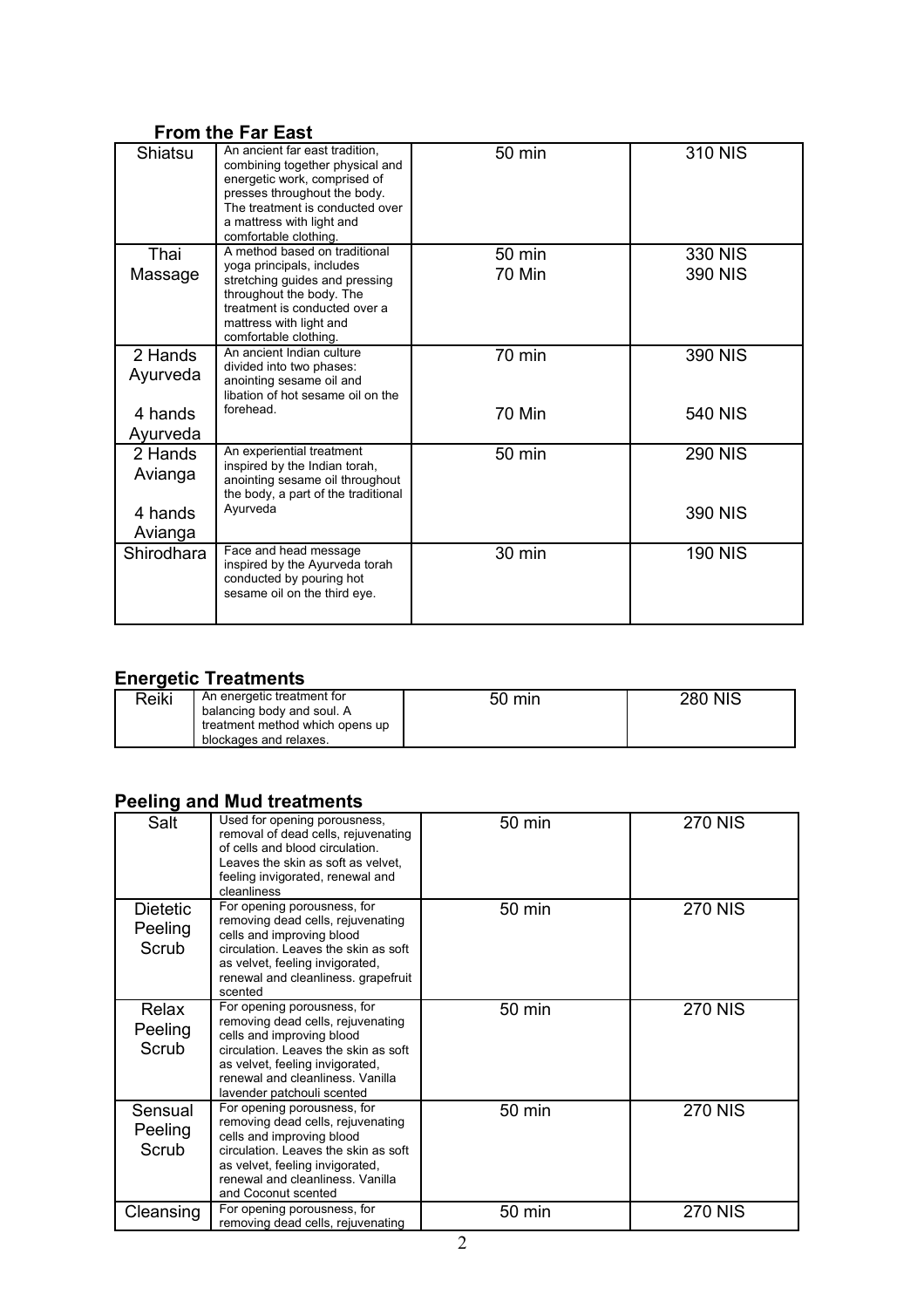| Peeling<br>Scrub              | cells and improving blood<br>circulation. Leaves the skin as soft<br>as velvet, feeling invigorated,<br>renewal and cleanliness. Honey<br>and Cinnamon scented                                                        |                  |                |
|-------------------------------|-----------------------------------------------------------------------------------------------------------------------------------------------------------------------------------------------------------------------|------------------|----------------|
|                               |                                                                                                                                                                                                                       |                  |                |
| Loosening<br>Peeling<br>Scrub | For opening porousness, for<br>removing dead cells, rejuvenating<br>cells and improving blood<br>circulation. Leaves the skin as soft<br>as velvet, feeling invigorated,<br>renewal and cleanliness. Peach<br>scented | $50 \text{ min}$ | <b>270 NIS</b> |
| <b>Black</b><br>Magic<br>wrap | A warm mud mask all over the<br>body, rich with minerals to reduce<br>arthritic pain and overall relief                                                                                                               | $50 \text{ min}$ | <b>260 NIS</b> |
| Seaweed<br>Wrapping           | A rich with minerals seaweed<br>mask for skin nourishment and<br>body cleansing                                                                                                                                       | 50 min           | <b>290 NIS</b> |

#### **Trio packages of 50 Minutes per treatment (sequentially or over a period of (time**

| ------                |                                                                     |         |
|-----------------------|---------------------------------------------------------------------|---------|
| Piloatso              | Peeling, Swedish Massage, shiatsu                                   | 730 NIS |
| Cleopatra's<br>beauty | Cleopatra's Bath, Aromatic Massage, a Classical<br>beauty treatment | 660 NIS |
| Peelenga              | Peeling, Mud Wrapping, 2 Hand Avianga                               | 650 NIS |
| Vitalis               | Peeling, Yogurt wrapping, Swedish Massage                           | 700 NIS |

## **Quattro Treatment Package (sequentially or over a period of time)**

| Alexander                       | Peeling, Deep tissue massage, Thai Massage, Hot<br>Stones                    | <b>1080 NIS</b> |
|---------------------------------|------------------------------------------------------------------------------|-----------------|
| Meltaki                         | Oils bath, a facial moisture mask, reflexology, aroma<br>therapeutic massage | <b>770 NIS</b>  |
| Cleopatra                       | Aroma therapeutic bath, Swedish Massage, Facial<br>mask, Shiatsu             | 850 NIS         |
| <b>Beauty</b><br><b>Secrets</b> | Cleopatra bath, Body Peeling, 2 Hand Avianga,<br><b>Facial treatment</b>     | 860 NIS         |

### **"Sothys Paris"** Body Treatments

| Body<br>Massage<br>"peace of<br>the senses" | A soothing massage with orange oils,<br>marjoram and lavender                                                                                                                        | 50 min | <b>280 NIS</b> |
|---------------------------------------------|--------------------------------------------------------------------------------------------------------------------------------------------------------------------------------------|--------|----------------|
| "Oriental<br>Experience"<br>Body<br>Massage | An oriental sensation with a traditional<br>Indian inspiration, made with small<br>aromatic bags, soaked with hot seasoning<br>and scented butter. Originated in South-<br>East Asia | 50 min | 340 NIS        |
| Sea<br><b>Treasures</b>                     | A cleansing treatment, rejuvenating and<br>nourishing, peeling and seaweed<br>wrapping and citron oils.<br>Used as a preface for slimming,<br>restfulness and cleansing.             | 50 min | 380 NIS        |
| Oriental<br>ceremony                        | A traditional Indian oriental massage with<br>aromatic small bags soaked in hot<br>seasoning and scented butter                                                                      | 50 min | <b>440 NIS</b> |
| Hanakasomi                                  | A rejuvenating and nourishing treatment<br>based on Japanese tradition, utilizing<br>cherry buds and rice powder. Warm<br>peeling (scrub), feet and body massage.                    | 50 min | 440 NIS        |

# **Sothys Paris"** Facial and Body Treatments**"**

| Premium | comprehensive facial and ، | Min<br>Face and Body 90 | NI.S<br>۱۳ |
|---------|----------------------------|-------------------------|------------|
|---------|----------------------------|-------------------------|------------|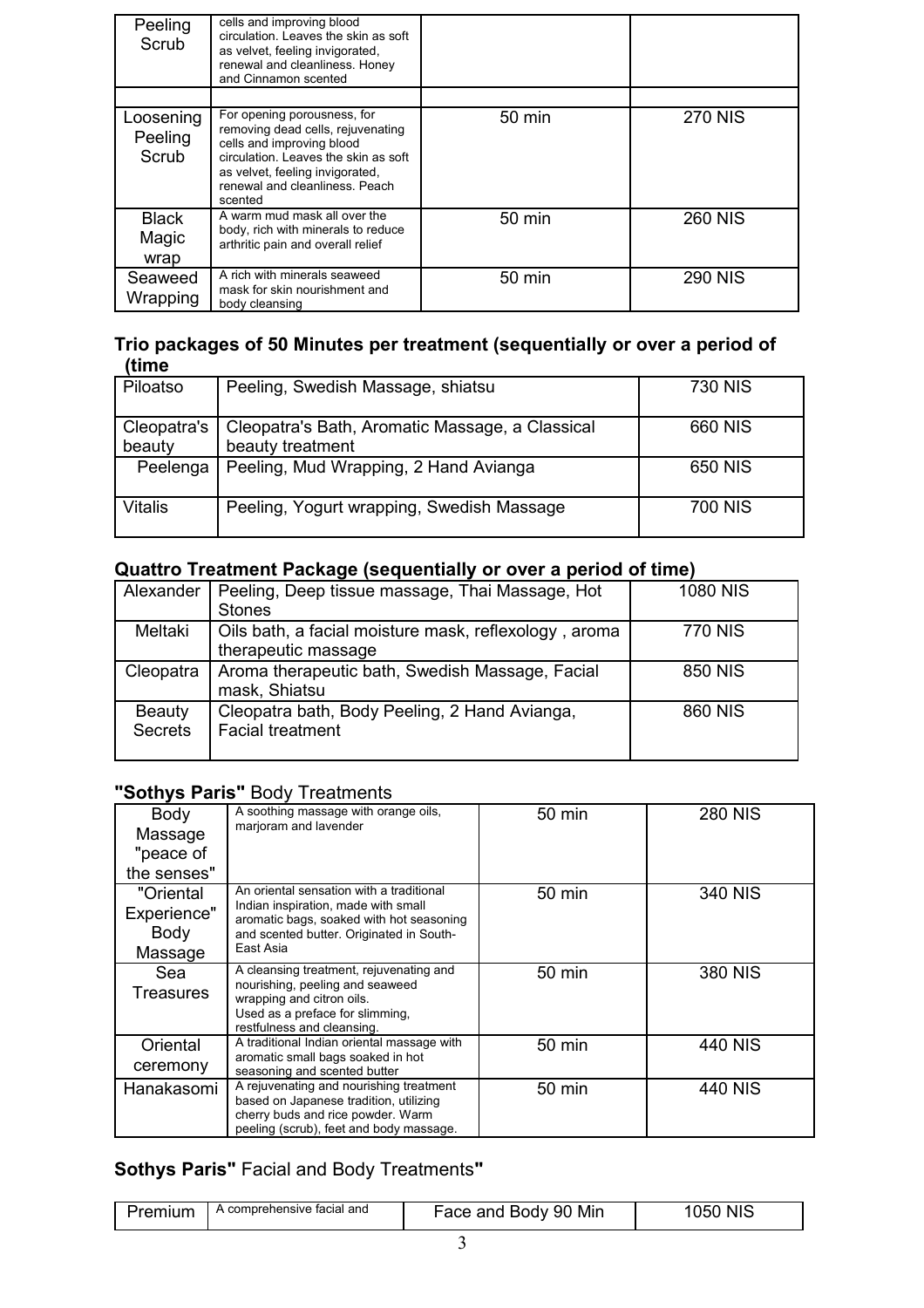| treatment | body massage, multi-sensual,<br>surrounded by pleasurable |             |         |
|-----------|-----------------------------------------------------------|-------------|---------|
| "Sothys   | scents and textures, rejuvenates                          | Face 60 Min | 770 NIS |
| Secrets"  | the skin and relaxes the mind $-$                         |             |         |
|           | Anti-Age and Anti-Stress.                                 |             |         |

# **Sothys Paris"** Facial Treatments**"**

| Classical<br>beauty<br>treatment                                                    | The perfect treatment prior to<br>an event and in any occasion<br>which requires an instant<br>glamour effect! Suitable for all<br>types of skin.                                                                                                                                                                         | <b>50 Min</b> | <b>300 NIS</b> |
|-------------------------------------------------------------------------------------|---------------------------------------------------------------------------------------------------------------------------------------------------------------------------------------------------------------------------------------------------------------------------------------------------------------------------|---------------|----------------|
| Deep<br>Cleansing $-$<br>"Mat Finish"                                               | Balances and restores, for<br>classical oily skin or for mixed<br>skin with blackheads.<br>Regulates the milk glands<br>activity and balances the<br>skin's flora. Provides<br>hypertension moisture and<br>reduces the skin's outer shine                                                                                | 70 Min        | <b>420 NIS</b> |
| Anti-Aging -<br>15% Glycoly<br>peeling                                              | Imaginewithin 50 minutes a<br>brighter skin tone, smother,<br>shinier. A 2-part glycoly<br>peeling treatment: fast,<br>effective, gentle and non<br>traumatic. Without redness,<br>rejuvenates, soothing and<br>smoothing the skin's surface<br>and for a lighter unified and<br>glamour shade                            | <b>50 Min</b> | 340 NIS        |
| Anti-Aging $-$<br>Inserting<br>Intensive<br>moisture                                | An intensive professional<br>treatment which inserts<br>moisture via 3 methods: self<br>regulating of the moisture<br>flow with complex, increasing<br>the biological availability of<br>calcium in order to double the<br>moisture level and<br>rehabilitating the skin<br>structure.                                    | <b>50 Min</b> | <b>470 NIS</b> |
| Anti-Aging -<br>Mini Lifting                                                        | A basic anti-aging treatment<br>intended for low tension skin<br>inclined for weakness. Total<br>cohesion, this series offers a<br>prevention or rehabilitation<br>solution for weak skin, to<br>restore the tune and skin<br>firmness, for redesigning the<br>face's outline and<br>rejuvenating the look.               | <b>50 Min</b> | <b>420 NIS</b> |
| A treatment<br>to restore<br>sun<br>damages                                         | A true emergency treatment<br>for skin soothing and relieving<br>skin symptoms indicating on<br>a sensitive status, stinging,<br>redness and heat, dryness<br>and a stretched sensation,<br>reduces the hyperemia<br>and/or the Arithma.                                                                                  | <b>50 Min</b> | <b>350 NIS</b> |
| Rejuvenating<br>treatment for<br>the eye area<br>- "Active<br>Contour" <sup>™</sup> | A comprehensive<br>rejuvenating treatment for the<br>skin around the eye area with<br>Fito-biotech technology:<br>multi-purpose herbal extracts<br>which eliminates eyelid<br>swelling, smoothing of skin<br>around the eye, preventing<br>and treating wrinkles and<br>providing an invigorated<br>feeling and calmness. | <b>50 Min</b> | 300 NIS        |
| A cleansing<br>treatment for<br>men                                                 | A hour long relaxation with a<br>cleansing facial treatment,<br>anti-age and anti-stress<br>based on utilizing Fitomalt,<br>suitable for men' skin<br>requirements, for cleansing<br>and rejuvenating the skin,<br>stimulating the senses and<br>relieving tension (Anti-Stress)                                          | <b>50 Min</b> | <b>400 NIS</b> |